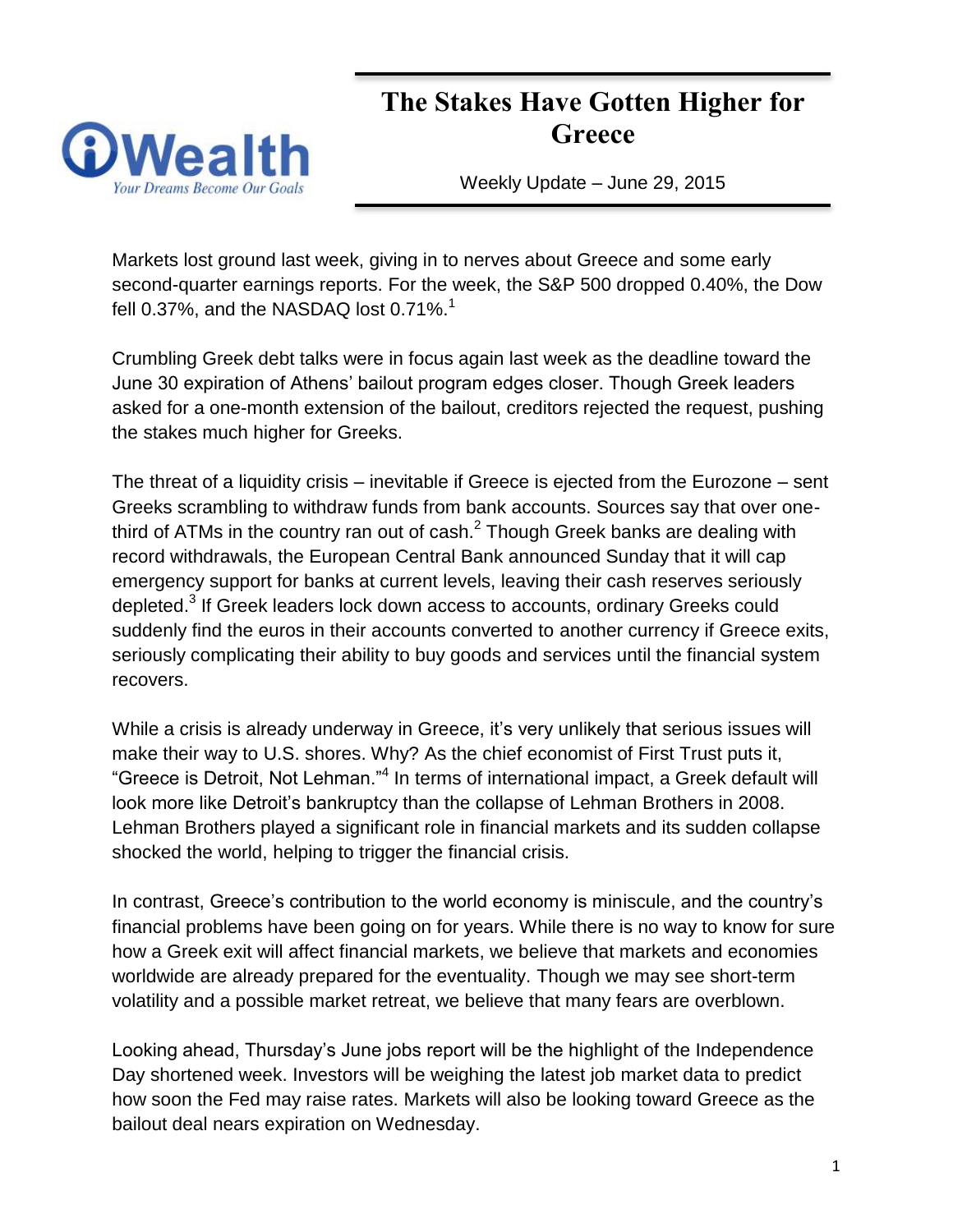# **ECONOMIC CALENDAR:**

**Monday:** Pending Home Sales Index, Dallas Fed Mfg. Survey **Tuesday:** S&P Case-Shiller HPI, Chicago PMI, Consumer Confidence **Wednesday:** Motor Vehicle Sales, ADP Employment Report, PMI Manufacturing Index, ISM Mfg. Index, Construction Spending, EIA Petroleum Status Report **Thursday:** Employment Situation, Jobless Claims, Factory Orders **Friday:** U.S. Markets Closed For Independence Day Holiday

| Data as of 6/26/2015             | 1-Week   | <b>Since 1/1/15</b> | 1-Year   | 5-Year | 10-Year |
|----------------------------------|----------|---------------------|----------|--------|---------|
| <b>Standard &amp; Poor's 500</b> | $-0.40%$ | 2.07%               | 7.37%    | 19.03% | 7.64%   |
| <b>DOW</b>                       | $-0.37%$ | 0.70%               | 6.53%    | 15.39% | 7.43%   |
| <b>NASDAQ</b>                    | $-0.71%$ | 7.27%               | 16.02%   | 25.70% | 14.74%  |
| <b>U.S. Corporate Bond Index</b> | $-0.73%$ | $-3.46%$            | $-3.01%$ | 1.21%  | 0.75%   |
| International                    | 0.84%    | 6.98%               | $-3.28%$ | 6.56%  | 2.55%   |
| Data as 6/26/2015                |          |                     |          |        |         |
| <b>Treasury Yields (CMT)</b>     | $0.00\%$ | 0.08%               | 0.29%    | 1.75%  | 2.49%   |

Notes: All index returns exclude reinvested dividends, and the 5-year and 10-year returns are annualized. Sources: Yahoo! Finance and [Treasury.gov.](http://treasury.gov/) International performance is represented by the MSCI EAFE Index. Corporate bond performance is represented by the DJCBP. Past performance is no guarantee of future results. Indices are unmanaged and cannot be invested into directly.

### **HEADLINES:**

**U.S. economy contracted in Q1.** The latest government data shows that Real Gross Domestic Product growth, the leading indicator of U.S. economic activity, contracted by 0.2% in the first quarter of 2015. $5$ 

**Consumer spending surges in May.** Spending by American consumers recorded its biggest gain in nearly six years. Consumer spending rose 0.9% on strong demand for big-ticket items like automobiles.<sup>6</sup>

**China lowers interest rates again.** In an effort to boost their sluggish economy, Chinese central bankers lowered interest rates for the fourth time and eased lending rules for small businesses.<sup>7</sup>

**Factory growth drops.** Growth in manufacturing activity in U.S. factories slipped in June for the third month in a row, dropping to the lowest level since October 2013. The data could suggest that the economy didn't rebound as much as expected in the second quarter.<sup>8</sup>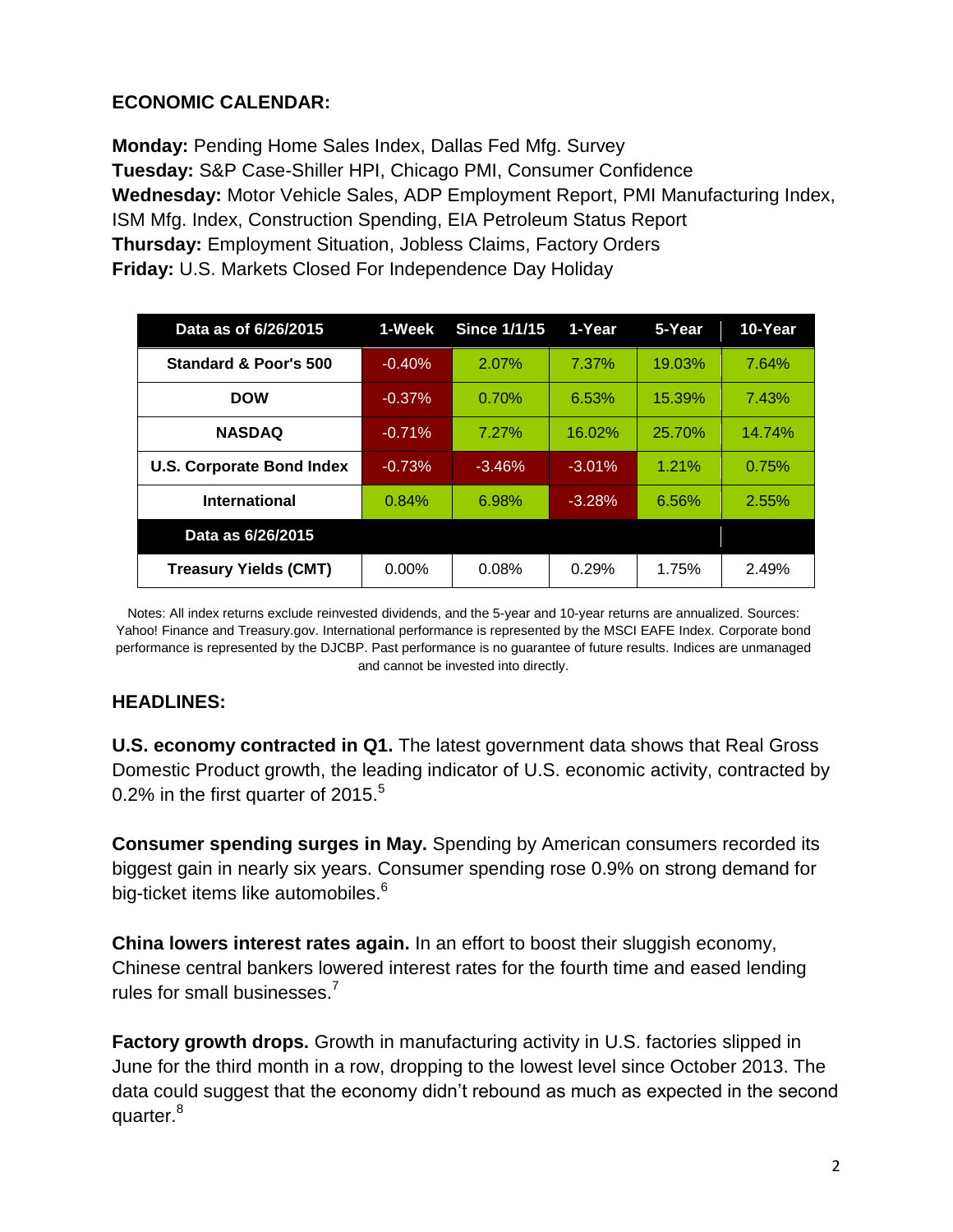# **QUOTE OF THE WEEK**

*"A pessimist is one who makes difficulties of his opportunities; an optimist is one who makes opportunities of his difficulties."* 

*– Reginald B. Mansell*



**Fresh Fish Tacos**



Serves 4

#### **Ingredients:**

- 1 ripe avocado, diced
- 1 Granny Smith apple, peeled and diced
- 1/2 small red onion, diced
- 1 jalapeño pepper, minced (omit for a less spicy dish)
- 2 tablespoons chopped fresh cilantro
- 1 tablespoon plus 2 teaspoons fresh lime juice (about 1/2 lime)
- Kosher salt and black pepper
- 1 tablespoon olive oil
- 3 6-ounce skinless cod, tilapia, or other white fish fillets
- 8 soft corn tortillas
- 1 bunch arugula or baby spinach, rinsed and chopped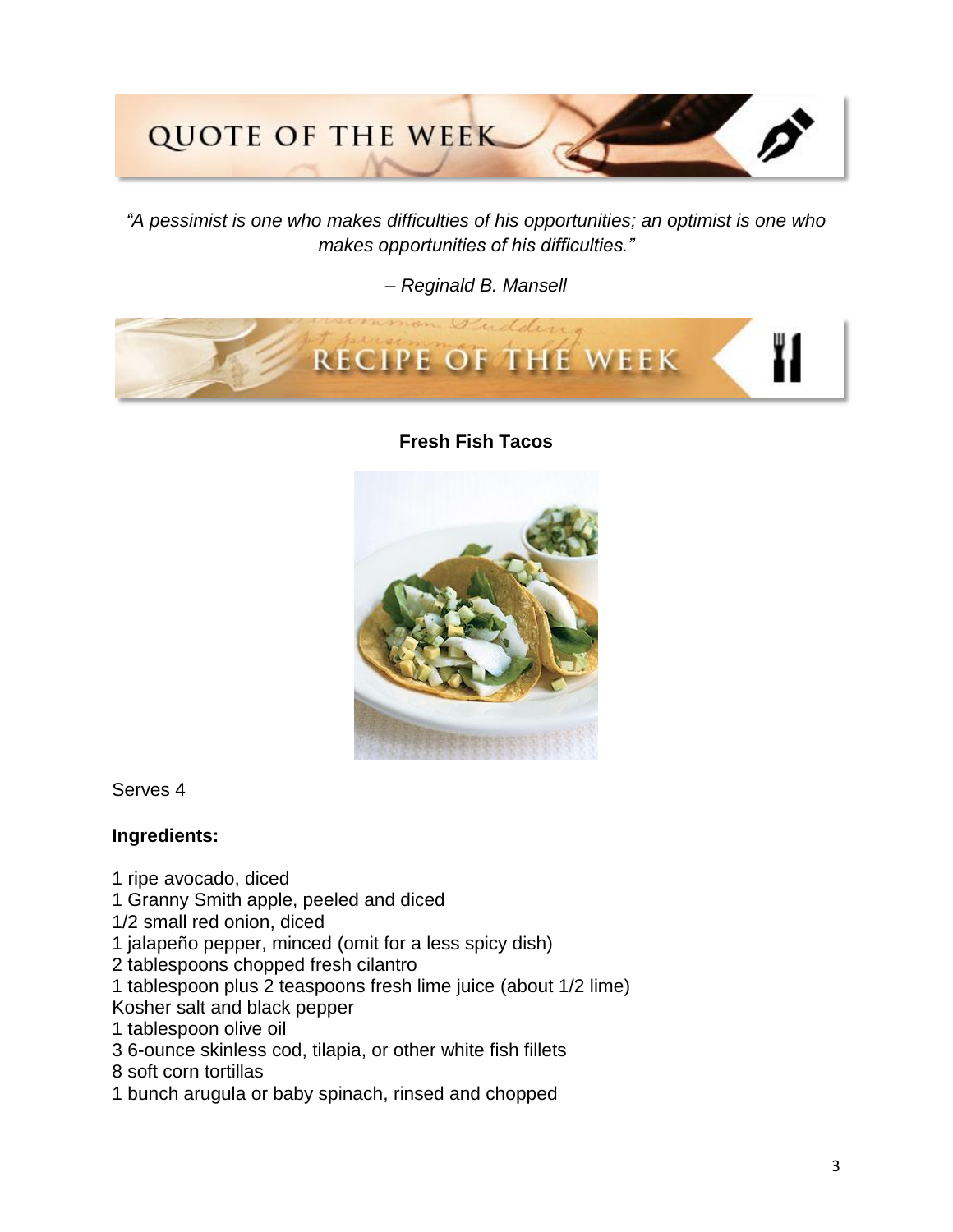# **Directions:**

- 1. Preheat your oven to 400° F.
- 2. Combine the diced avocado, onion, apple, jalapeño, cilantro, a pinch of salt, and 1 tablespoon of lime juice. Mix thoroughly and set aside.
- 3. Heat a heavy-bottomed skillet over medium heat and add the olive oil.
- 4. Season the fish with a pinch of salt and pepper and cook the fillets in batches to avoid overcrowding them. Cook them until opaque – about 3 to 5 minutes per side.
- 5. In a medium bowl, combine the rest of the flour and sugar with the baking powder, salt, and lemon zest.
- 6. While the fish fillets are cooking, wrap the corn tortillas in aluminum foil and heat in the oven for about 5 minutes until softened.
- 7. Slice the fish fillets horizontally and dress them with 2 teaspoons of lime juice. Divide the fish, guacamole, and greens equally among the tacos. Serve immediately.

Recipe adapted from Kay Chun | RealSimple.com<sup>9</sup>



# **Summer Job? Don't Forget About Taxes.**

If your child or grandchild is getting a job this summer, pass along these helpful tips from the IRS:

- Don't be surprised when your paycheck is smaller than you expect. Employers withhold taxes and pay them directly to the IRS.
- Keep in mind that all tip income is taxable, and you must report tip income over \$20 monthly to your employer.
- Even if you don't earn enough from your summer job to owe income taxes, your employer must withhold Medicare and Social Security taxes from your paychecks.
- Any money you earn from working for others is taxable. If you mow lawns, babysit, or earn money outside of a regular job, you may be considered selfemployed by the IRS. Speak to your employer about whether he or she will be reporting your wages to the IRS. If you have questions, ask your parents or grandparents to put you in touch with a tax expert.

For more information about tax rules for students and first-time job holders, visit IRS.gov or consult a qualified tax advisor.

Tip courtesy of  $IRS.gov^{10}$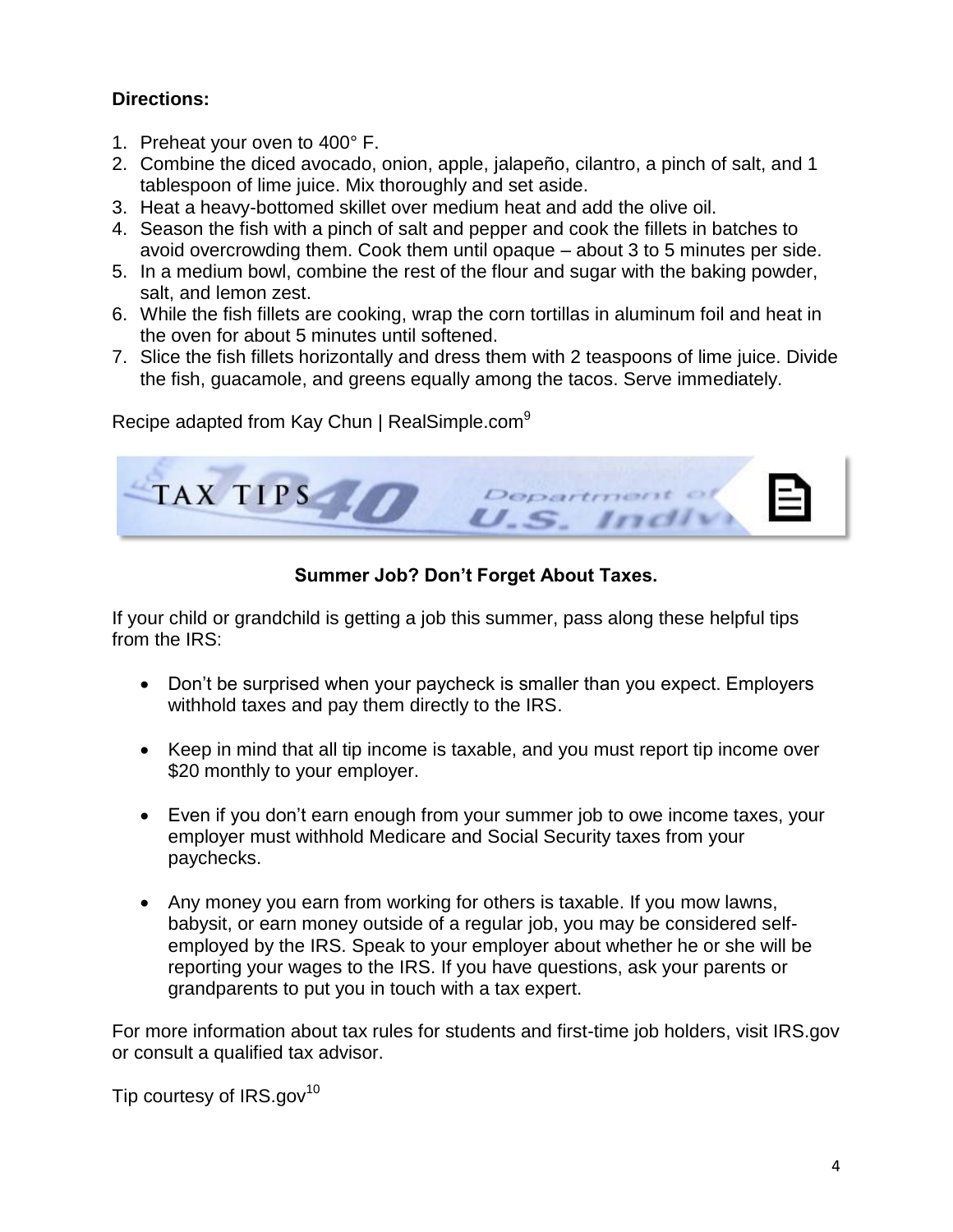

**Break The Tee**

Bunker shots are tough for many golfers who struggle with the idea of getting the ball out of the sand by driving down and through. To improve your ability to get deep enough, try this simple drill:

Set up your shot using a tee set deeply into the sand. Create a mental image of breaking the tee in half with your club to drive home the importance of driving your clubhead under the sand and accelerating through the swing.

Practice this drill until you are consistently clipping the tee under the ball. Then try a couple of shots using just the ball to see how much your technique has improved.

Tip courtesy of Jeff Johnson, PGA | Golf Tips Mag<sup>11</sup>



**Top Superfoods**

You probably know that berries and leafy green vegetables are great sources of important vitamins and minerals; however, you might not know about these other amazing superfoods:

- Matcha is a finely ground green powder that's often used in teas and smoothies. It has tons of antioxidants and boosts your metabolism without giving you the jitters.
- Freekeh is toasted young green wheat that's packed with protein, vitamins, and minerals.
- Chia seeds will add a powerful dose of healthy fats, fiber, and protein to a smoothie.
- Fermented foods like kimchi and sauerkraut are rich in digestive enzymes and active probiotic cultures.

Tip courtesy of AARP<sup>12</sup>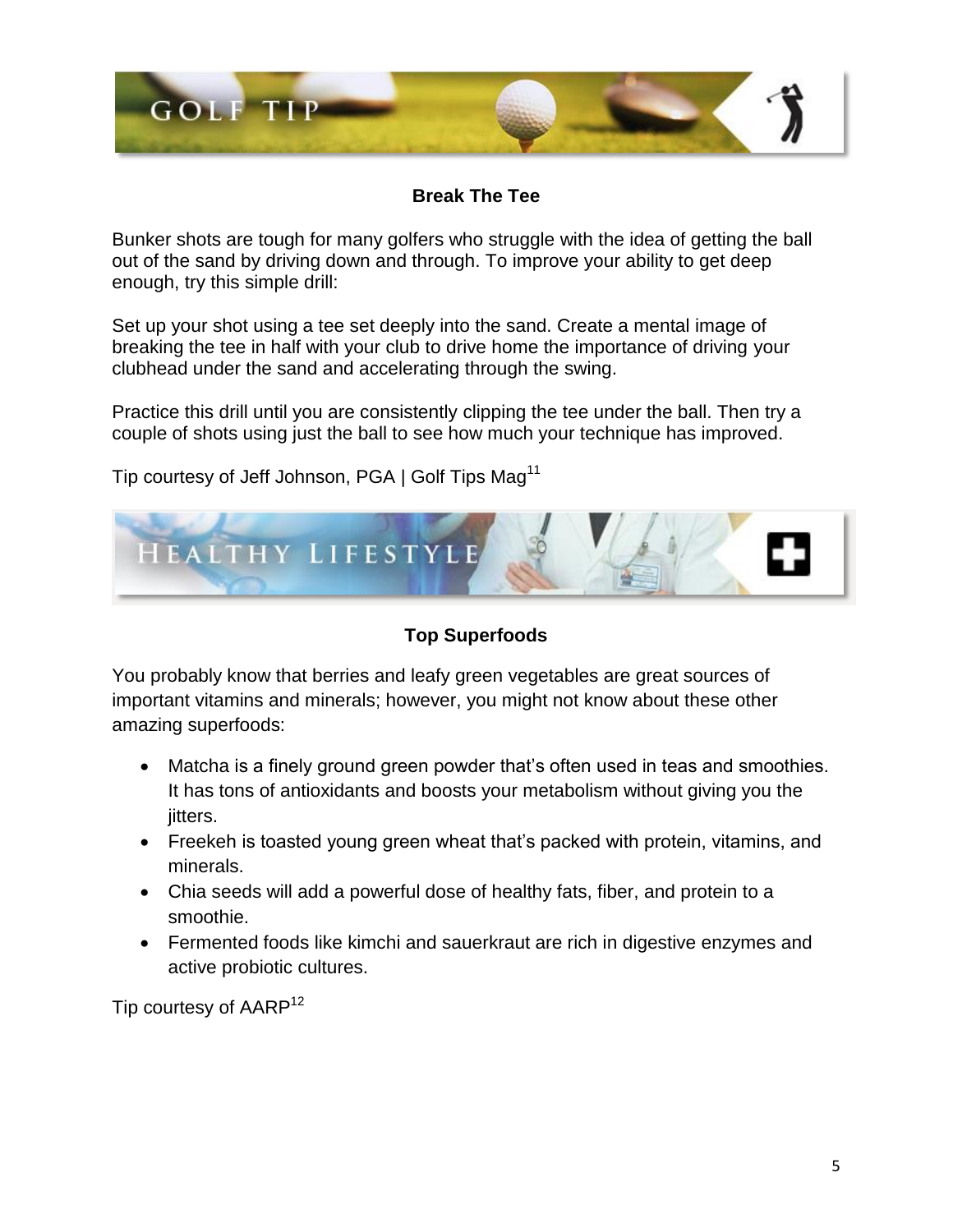

#### **Take Off The Roof Racks**

Though keeping roof racks, clamshell boxes, or sports gear on the top of your car make it quick to get to the fun, they can slash the fuel efficiency of your car by as much as 5%. To boost your mileage, remove the extras from the top of your car when you're not using them.

Tip courtesy of Prevention<sup>13</sup>

#### *Share the Wealth of Knowledge!*

*Please share this market update with family, friends, or colleagues. We love being introduced!*

Securities, advisory services, and insurance products are offered through Investment Centers of America, Inc. (ICA), member FINRA, SIPC, a Registered Investment Advisor, and affiliated insurance agencies. ICA and iWealth are separate companies.

Investing involves risk including the potential loss of principal. No investment strategy can guarantee a profit or protect against loss in periods of declining values.

Diversification does not guarantee profit nor is it guaranteed to protect assets.

The Standard & Poor's 500 (S&P 500) is an unmanaged group of securities considered to be representative of the stock market in general.

The Dow Jones Industrial Average is a price-weighted average of 30 significant stocks traded on the New York Stock Exchange and the NASDAQ. The DJIA was invented by Charles Dow back in 1896.

The Nasdaq Composite is an index of the common stocks and similar securities listed on the NASDAQ stock market and is considered a broad indicator of the performance of stocks of technology companies and growth companies.

The MSCI EAFE Index was created by Morgan Stanley Capital International (MSCI) that serves as a benchmark of the performance in major international equity markets as represented by 21 major MSCI indexes from Europe, Australia and Southeast Asia.

The Dow Jones Corporate Bond Index is a 96-bond index designed to represent the market performance, on a total-return basis, of investment-grade bonds issued by leading U.S. companies. Bonds are equally weighted by maturity cell, industry sector, and the overall index.

The S&P/Case-Shiller Home Price Indices are the leading measures of U.S. residential real estate prices, tracking changes in the value of residential real estate. The index is made up of measures of real estate prices in 20 cities and weighted to produce the index.

The 10-year Treasury Note represents debt owed by the United States Treasury to the public. Since the U.S. Government is seen as a risk-free borrower, investors use the 10-year Treasury Note as a benchmark for the long-term bond market.

Opinions expressed are subject to change without notice and are not intended as investment advice or to predict future performance.

Past performance does not guarantee future results.

You cannot invest directly in an index.